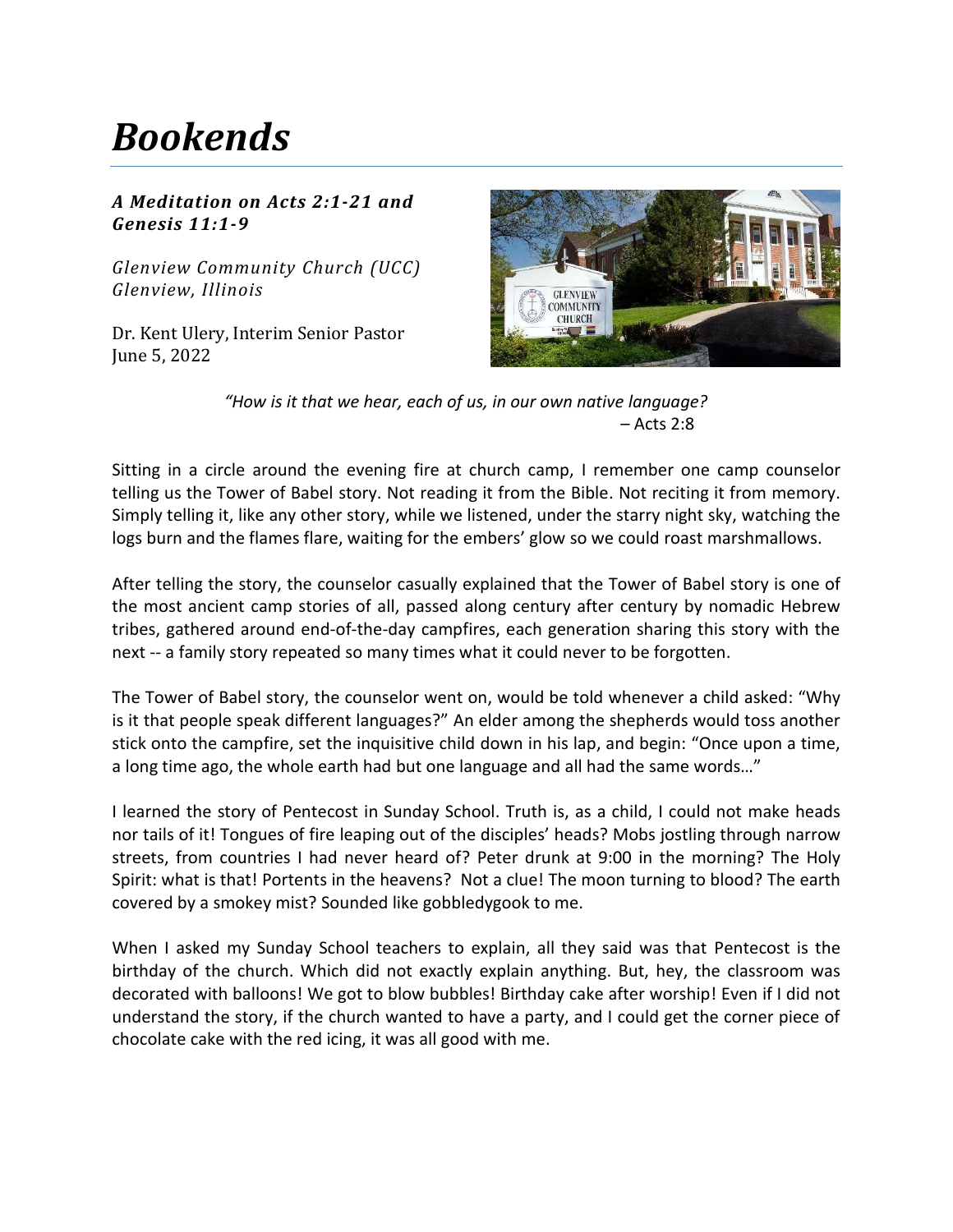Leaving home for college and seminary, the professors taught me that the two biblical texts are more than a child's campfire story and the rationale for the church's birthday party. From the 4<sup>th</sup> century on, these two stories have been linked like bookends, complementary yet opposite.

- The Tower of Babel is the last story in the opening prehistory chapters of Genesis, leading directly into Abraham and Sarah being called to start the family of God's people in the world. Pentecost is the first story of history's closing chapter, at least according to Luke, when the church is called to extend the mission of God's people worldwide.
- The Tower of Babel story appears in the middle of a lengthy list of nations. A list of the world's nations is inserted into the middle of the Pentecost story.
- The Tower of Babel story focuses on human pride and God's punishment. Pentecost focuses on the humble being empowered and embolden by God's Spirit.
- In the Tower of Babel story, humankind attempts to ascend into the heavens. In the Pentecost story, the heavens descend upon human beings.
- The Tower of Babel story is about setting limits on human power. Pentecost is about what people can accomplish through the unlimited power of God.
- The Tower of Babel story has one people with one language becoming many peoples with many languages. The Pentecost story has diverse peoples with different languages all hearing and understanding a common word from God.
- The Tower of Babel story transitions from unity to confusion. The transition in the Pentecost story is from confusion to unity.

In short, for some seventeen centuries now, Pentecost has been understood as the reversal of the Tower of Babel. The Pentecost sermons you have heard were based on that understanding. The Pentecost sermons I previously delivered were grounded in that classical interpretation.

Now, I am not so sure. Modern theologians, archaeologists, historians, students of literature are noticing further details, unearthing more artifacts, and reaching a quite different analysis.

• For example: that conglomeration of people listed as being in first century Jerusalem for Pentecost? It is historically impossible. The Medes and the Elamites had not existed for 5½ centuries. That part of the Biblical story is "the equivalent of the statement, 'You should have been in church Pentecost Sunday. We had a huge number of visitors, some from Montana, others from Arizona and Michigan, not to mention the vanload of Assyrians and the nice little Hittite couple who signed the friendship pad."<sup>1</sup>

<sup>1</sup> Long, Thomas. "A Night at the Burlesque: Wanderings through the Pentecost Narrative," *Journal for Preachers*, Vol. 14, No. 4, 1991, Pages 25-31.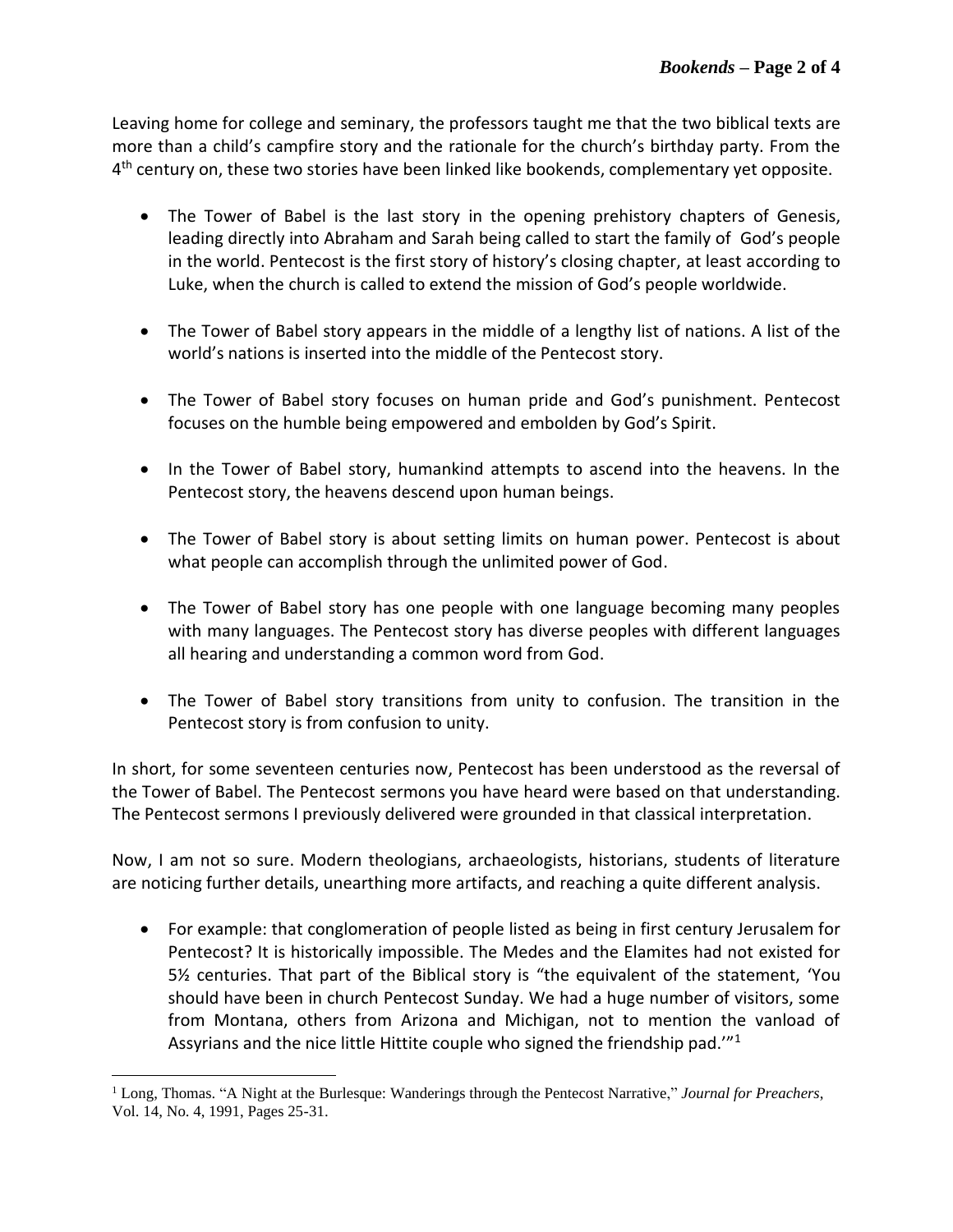- Turns out the Tower of Babel story is not prehistory after all. It was authored during the 6<sup>th</sup> century BCE, not prior but 1300 years after Abraham and Sarah, during the Babylon exile, when Nebuchadnezzar initiated a massive building project that included a sevenstory ziggurat (a 300' high temple), the tower alone requiring over 17,000,000 bricks.<sup>2</sup>
- And if the Pentecost story is about moving from division to unity, what do we do with the fact that a great deal of unity existed prior to the Holy Spirit's arrival? Luke begins: "[The 120 or so first Christians] were all together in one place…" The people of the various ethnicities already understood one another. They were not tourists, visitors, pilgrims in town for the festival as we were taught. Luke writes they were "living in Jerusalem" – residents of the Holy City. They knew how to communicate, if not in their native tongues, then in Aramaic or Greek. And if Pentecost is about the creating of Christian unity, how do we handle that division and confusion also were caused by the Holy Spirit. "But others sneered," says Luke, "and said, 'They are filled with new wine.'"<sup>3</sup>

The Tower of Babel story? It is not about the creation of nations and the multiplication of languages after all, but about God's people (and others) forced to live in Babylonia when that empire was expanding, making a name for itself. It is about a powerful king proudly parading prisoners-of-war back to work on his building projects, testaments to Babylonia's might. It is about how, after 43 years of labor, the tower atop the temple still was not completed. Why? Constant delays caused by communication problems among a multicultural labor force. It is about the Babylonian story of its god, Marduk, the god of the storm, being the highest god, the conqueror of all other gods,<sup>4</sup> countered by an alternative Jewish narrative in which their god, Yahweh, is the Most High God, the one who conquers Marduk through the multicultural diversity of exploited laborers, thereby thwarting the plans of an entire empire.

Pentecost? It turns out that story also is about God, multiculturalism, and the building of an alternative realm. The unity created at Pentecost is not uniformity. The movement is not from many languages back to only one. No, the Pentecost story is about diverse people, from diverse cultures, with diverse gifts, being so valued for who they are and what they can contribute to the common good, that God honors each of them by speaking in all their own native tongues.

And that makes Pentecost less about the birthday of the church, and more about our so respecting God's other children that we would never demand that they become like us. Rather, ours is to reach out and engage others in their languages, sensitive to their customs, learning from their experiences.

<sup>&</sup>lt;sup>2</sup> "The Tower of Babel, King Nebuchadnezzar II, and the Schøyen Collection," *Archaeology and Arts*, Dec. 29, 2011. Also "Towel of Babel: Truth or Myth," May 8, 2017. [https://www.schoyencollection.com.](https://www.schoyencollection.com/)

<sup>3</sup>Gonzalez, Catherine and Justo. " Babel and Empire: Pentecost and Empire," *Journal for Preachers*, Vol. 16, No. 4, 1993. Pages 22-26.

<sup>4</sup> The *Enuma Elish*.